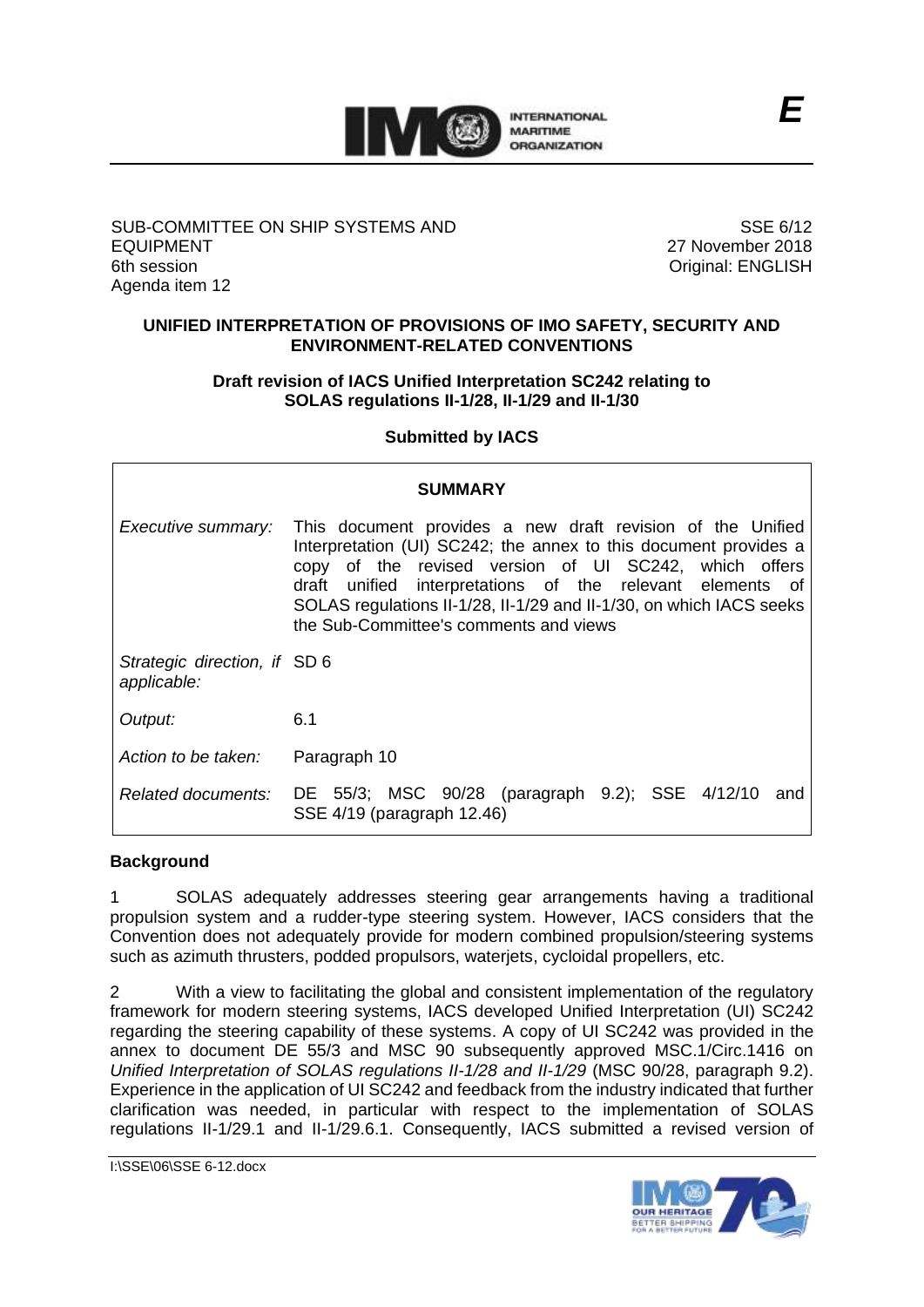UI SC242 to the Sub-Committee in the annex to document SSE 4/12/10. However, the Sub-Committee did not endorse the draft revised UI of SOLAS regulations II-1/28 and II-1/29 and invited IACS to note the comments made and take action accordingly (SSE 4/19, paragraph 12.46). Since then, IACS has considered the concerns raised at SSE 4.

# **Discussion**

3 The sketches provided in annex 1 to this document illustrate the various terms used for steering systems and their associated equipment, as discussed in IACS UI SC242.

4 In reviewing IACS UI SC242, IACS members considered that it was important to clarify the relationship between SOLAS regulations II-1/29.1 and II-1/29.6.1. Both are now aligned in requiring a degree of redundancy for both single and multiple steering propulsion units.

5 IACS considers that redundancy should be required in the steering gear for each steerable propulsion unit based on the understanding that, in particular for passenger ships:

- .1 a reduced steering capability after a single failure is not acceptable; and
- .2 a failed steering gear on a ship with multiple steerable propulsion units may impair the steering capability of the ship, either due to lift effect on the underwater part of the failed unit or due to the uncontrolled direction of the propulsion thrust from the failed unit.

6 Consequently, IACS considers the requirement for a main and auxiliary steering gear should be applicable for each of the steering gears in a multiple steering-propulsion unit installation. Alternatively, each of the steering gears is to comply with the interpretation of SOLAS regulation II-1/29.6.1.

7 Upon review, a UI of SOLAS regulation II-1/28.2, regarding the means of going astern, was not considered necessary. Consequently, the discussion of this issue has been deleted from the latest draft revised version of IACS UI SC242.

8 A new UI has been developed for SOLAS regulation II-1/30.2, which clarifies that the requirements of SOLAS regulation II-1/30.2 apply to each steering system in ships fitted with multiple steering systems.

9 Based on the above comments and analysis, IACS has prepared a draft revised version of UI SC242, a copy of which is provided in annex 2 to this document.

# **Action requested of the Sub-Committee**

- 10 The Sub-Committee is invited to consider the foregoing, and in particular:
	- .1 the copy of the draft revised version of IACS UI SC242, as provided in the annex to this document; and
	- .2 the need to update MSC.1/Circ.1416 to reflect this draft revised version of IACS UI SC242,

and take action, as appropriate.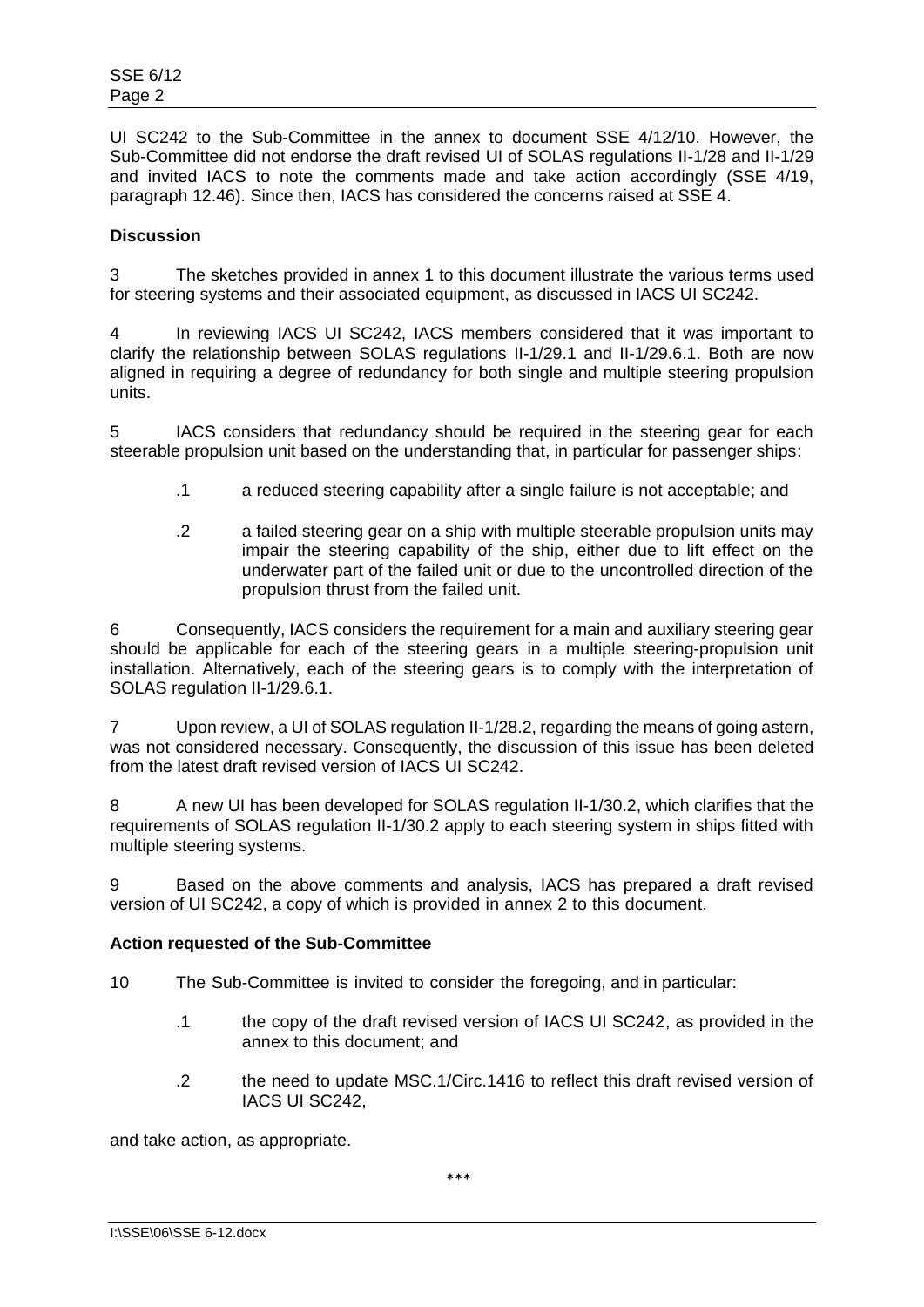# **ANNEX 1**

# **SKETCHES ILLUSTRATING THE VARIOUS TERMS USED FOR STEERING SYSTEMS AND ITS ASSOCIATED EQUIPMENT**



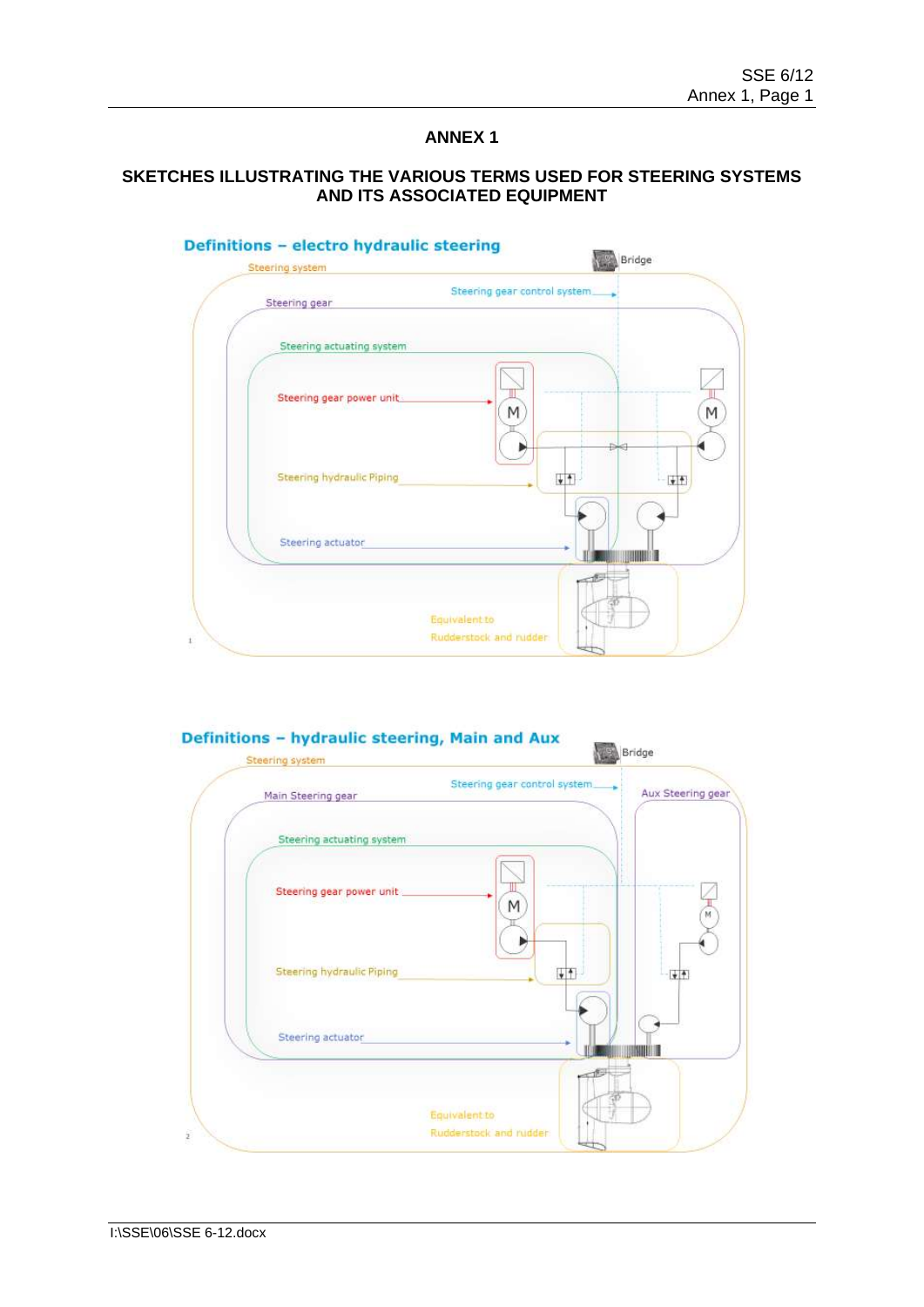| Steering gear             | Steering gear control system. |   |   |
|---------------------------|-------------------------------|---|---|
| Steering actuating system |                               |   |   |
| Steering gear power unit  |                               |   |   |
|                           |                               | M | M |
|                           |                               |   |   |
|                           |                               |   |   |
| Steering actuator         |                               | Ш |   |
|                           |                               |   |   |

# Definitions - ele

\*\*\*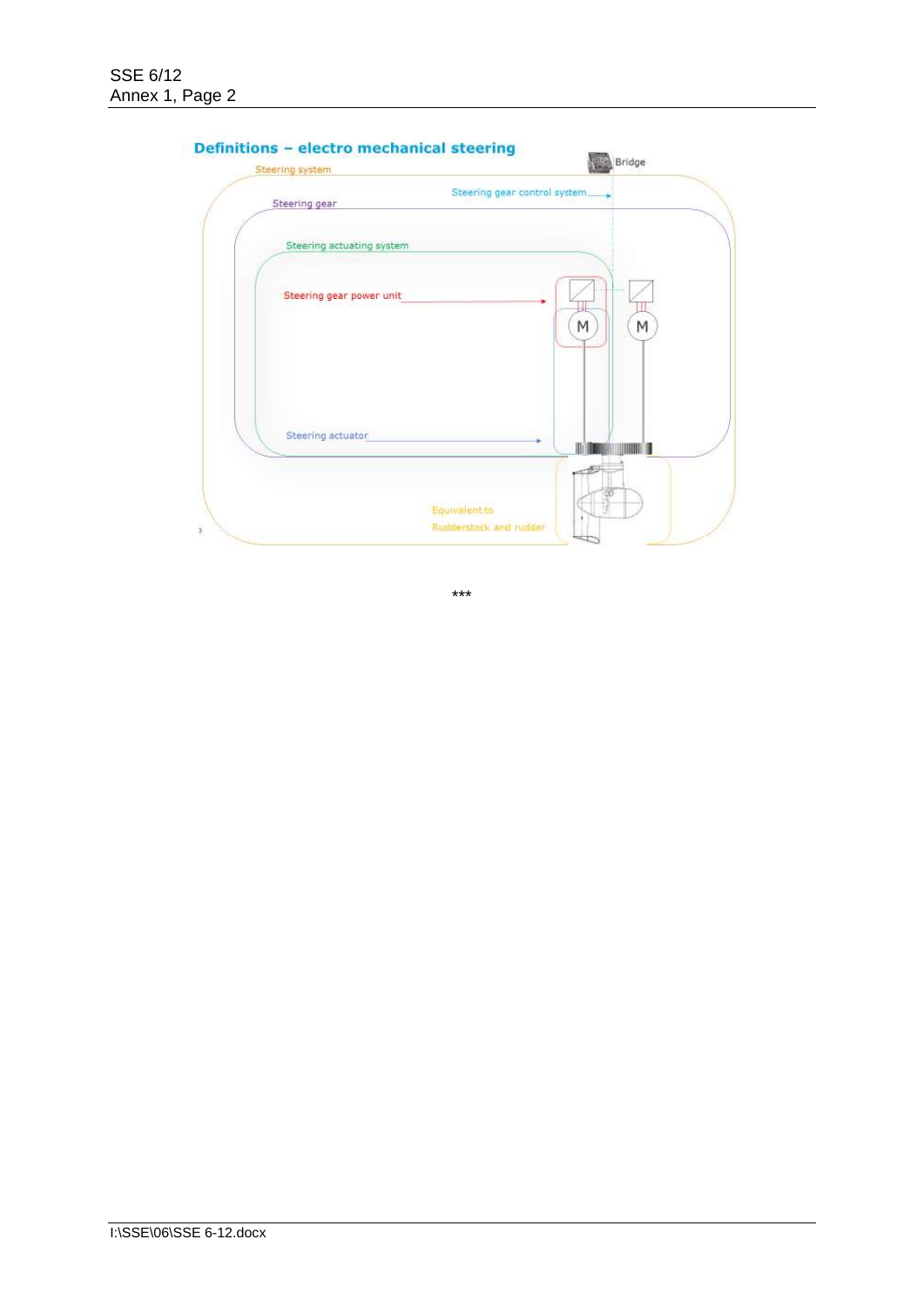# **ANNEX 2**

### **DRAFT REVISION OF UNIFIED INTERPRETATION SC242**

**Arrangements for steering capability and** 

**function on ships fitted with propulsion and** 

# **SC 242**

(Jan 2011) (Corr.1 Aug 2011) (Rev.1 Apr 2016, Deleted on 20 Dec 2017) (Corr.1 Aug 2011 reinstated from 21 Dec 2017) (Draft Rev.2)

# **steering systems other than traditional arrangements for a ship's directional control**

**(Chapter II-1, Regulations 29.1, 29.2.1, 29.3, 29.4, 29.6.1, 29.14, 28.3 and 30.2)**

### **Introduction**

The SOLAS requirements for steering gears have been established for ships having a traditional propulsion system and one rudder. For ships fitted with alternative propulsion and steering arrangements, such as but not limited to azimuthing propulsors or water jet propulsion systems, SOLAS Regulations II-1/29.1, 29.2.1, 29.3, 29.4, 29.6.1, 29.14, 28.3 and 30.2 are to be interpreted as follows, except 29.14, which is limited to the steering systems having a certain steering capability due to vessel speed also in case propulsion power has failed.

#### Note:

- 1) This UI is to be uniformly implemented by IACS Members and Associates for propulsion and steering systems other than traditional arrangements for a ship's directional control:
	- a) when an application for certification of non-traditional steering systems is dated on or after 1 January 2012; or
	- b) which are installed in a new ship for which the date of contract for construction is on or after 1 January 2012.
- 2) Rev.1 of this UI is to be uniformly implemented by IACS Societies for propulsion and steering systems other than traditional arrangements for a ship's directional control:
	- a) when an application for certification of non-traditional steering systems is dated on or after 1 July 2017; or
	- b) which are installed in a new ship for which the date of contract for construction is on or after 1 July 2017.
- 3) Rev.1 of this UI is deleted on 20 Dec 2017 and Corr.1 Aug 2011 is reinstated from 21 Dec 2017.
- 4) Draft Rev.2 of this UI is to be uniformly implemented by IACS Societies for propulsion and steering systems other than traditional arrangements for a ship's directional control:
	- a) when an application for certification of non-traditional steering systems is dated on or after 1 January 2020; or
	- b) which are installed in a new ship for which the date of contract for construction is on or after 1 January 2020.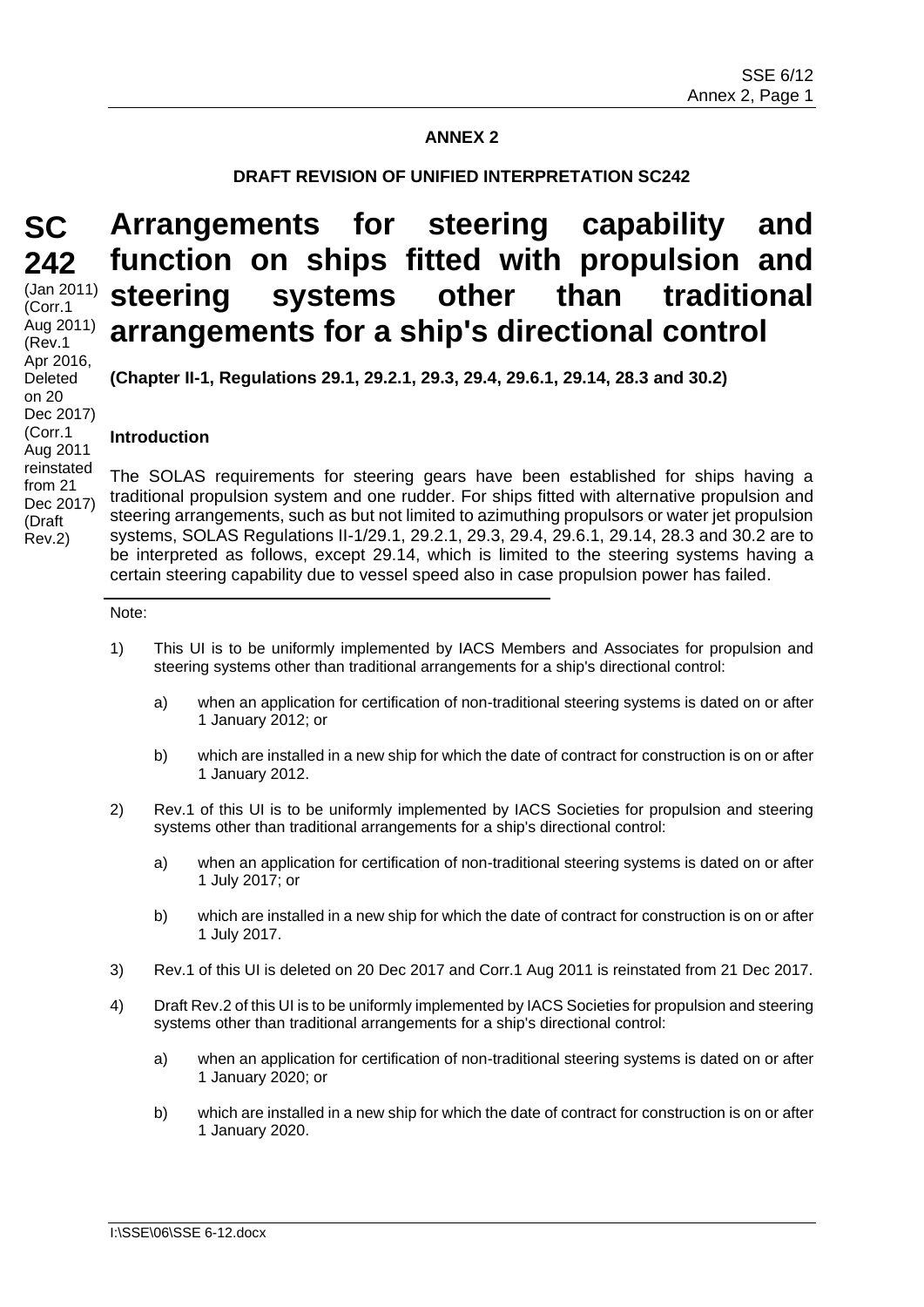5) The "contracted for construction" date means the date on which the contract to build the vessel is signed between the prospective owner and the shipbuilder. For further details regarding the date of "contract for construction", refer to IACS Procedural requirement (PR) No.29."

# **Definitions**

For the purpose of this UI the following definitions apply:

"Steering system" is ship's directional control system, including steering gears, steering gear control system and rudder (including the rudder stock) if any, or any equivalent system for applying force on the ship hull to cause a change of heading or course.

"Steering-propulsion unit" is a unit intended for both propulsion and steering of the ship.

"Steering actuator" is a component which converts power into mechanical action to control the steering-propulsion unit. In case of electric steering: electric motor and driving pinion. In case of electro Hydraulic steering: hydraulic motor and driving pinion.

"Steering actuating system" consists of a steering gear power unit, a steering actuator and, for hydraulic or electrohydraulic steering gears, the hydraulic piping.

"Declared steering angle limits" and "maximum steering angle rate of change" are the operational limits in terms of maximum steering angle and maximum steering angle rate of change or equivalent, that are to be declared by the manufacturer / ship designer, also taking into account the vessel speed or propeller torque/speed or other limitation.

### **Regulation 29 – Steering Gear**

# **Regulation 29.1**

*29.1 Unless expressly provided otherwise, every ship shall be provided with a main steering gear and an auxiliary steering gear to the satisfaction of the administration. The main*  steering gear and the auxiliary steering gear shall be so arranged that the failure of one of *them will not render the other one inoperative.*

# *Interpretation*

For a ship fitted with multiple steering-propulsion units, such as but not limited to azimuthing propulsors or water jet propulsion systems each of the steering-propulsion units shall be provided with a main steering gear and an auxiliary steering gear or with two or more identical steering actuating systems in compliance with interpretation of Regulation 29.6.1 The main steering gear and the auxiliary steering gear shall be so arranged that the failure of one of them will not render the other one inoperative.

For a ship fitted with a single steering-propulsion unit the requirement in Regulation 29.1 is considered satisfied if the steering gear is provided with two or more steering actuating systems, and is in compliance with interpretation of Regulation 29.6.1. A detailed risk assessment is to be submitted in order to demonstrate that in the case of any single failure in the steering gear, control system and power supply the ship steering is maintained.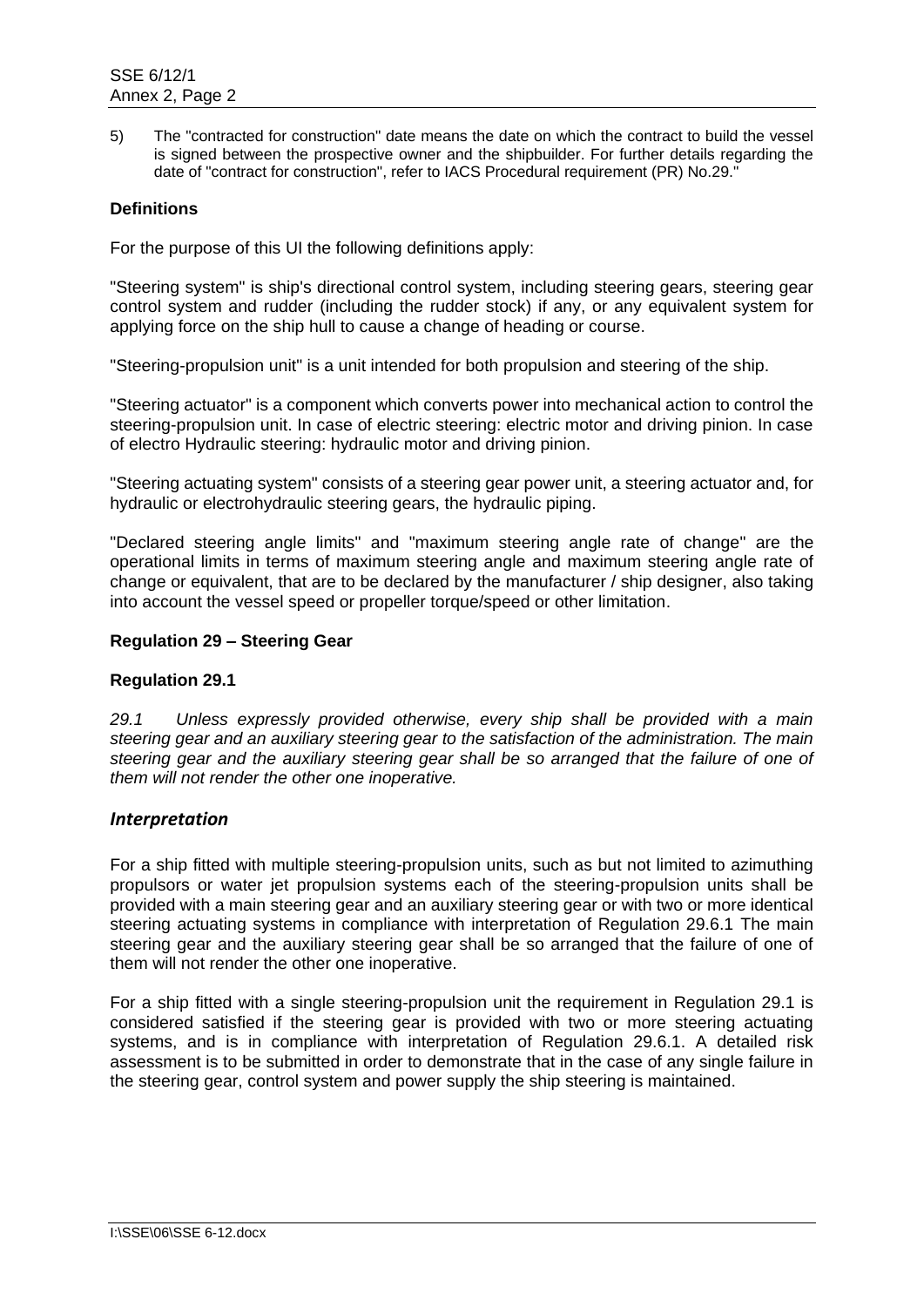# **Regulation 29.2.1**

*29.2.1 All the steering gear components and the rudder stock are to be of sound reliable construction to the satisfaction of the Administration. Special consideration shall be given to the suitability of any essential component which is not duplicated. Any such essential component shall, where appropriate, utilize anti-friction bearings such as ball bearings, roller bearings or sleeve bearings which shall be permanently lubricated or provided with lubrication fittings.*

#### **Interpretation**

All components used in steering system for ship directional control are to be of sound reliable construction to the satisfaction of the classification society. Special consideration shall be given to the suitability of any essential component which is not duplicated. Any such essential component shall, where appropriate, utilize anti-friction bearings such as ball bearings, roller bearings or sleeve bearings which shall be permanently lubricated or provided with lubrication fittings.

### **Regulation 29.3**

- *29.3 The main steering gear and rudder stock shall be:*
	- *.1 of adequate strength and capable of steering the ship at maximum ahead service speed which shall be demonstrated;*
	- *.2 capable of putting the rudder over from 35° on one side to 35° on the other side with the ship at its deepest seagoing draught and running ahead at maximum ahead service speed and under the same conditions, from 35° on either side to 30° on the other side in not more than 28 s; where it is impractical to demonstrate compliance with this requirement during sea trials with the ship at its deepest seagoing draught and running ahead at the speed corresponding to the number of maximum continuous revolutions of the main engine and maximum design pitch, ships regardless of date of construction may demonstrate compliance with this requirement by one of the following methods:*
		- *.1 during sea trials the ship is at even keel and the rudder fully submerged whilst running ahead at the speed corresponding to the number of maximum continuous revolutions of the main engine and maximum design pitch; or*
		- *.2 where full rudder immersion during sea trials cannot be achieved, an appropriate ahead speed shall be calculated using the submerged rudder blade area in the proposed sea trial loading condition. The calculated ahead speed shall result in a force and torque applied to the main steering gear which is at least as great as if it was being tested with the ship at its deepest seagoing draught and running ahead at the speed corresponding to the number of maximum continuous revolutions of the main engine and maximum design pitch; or*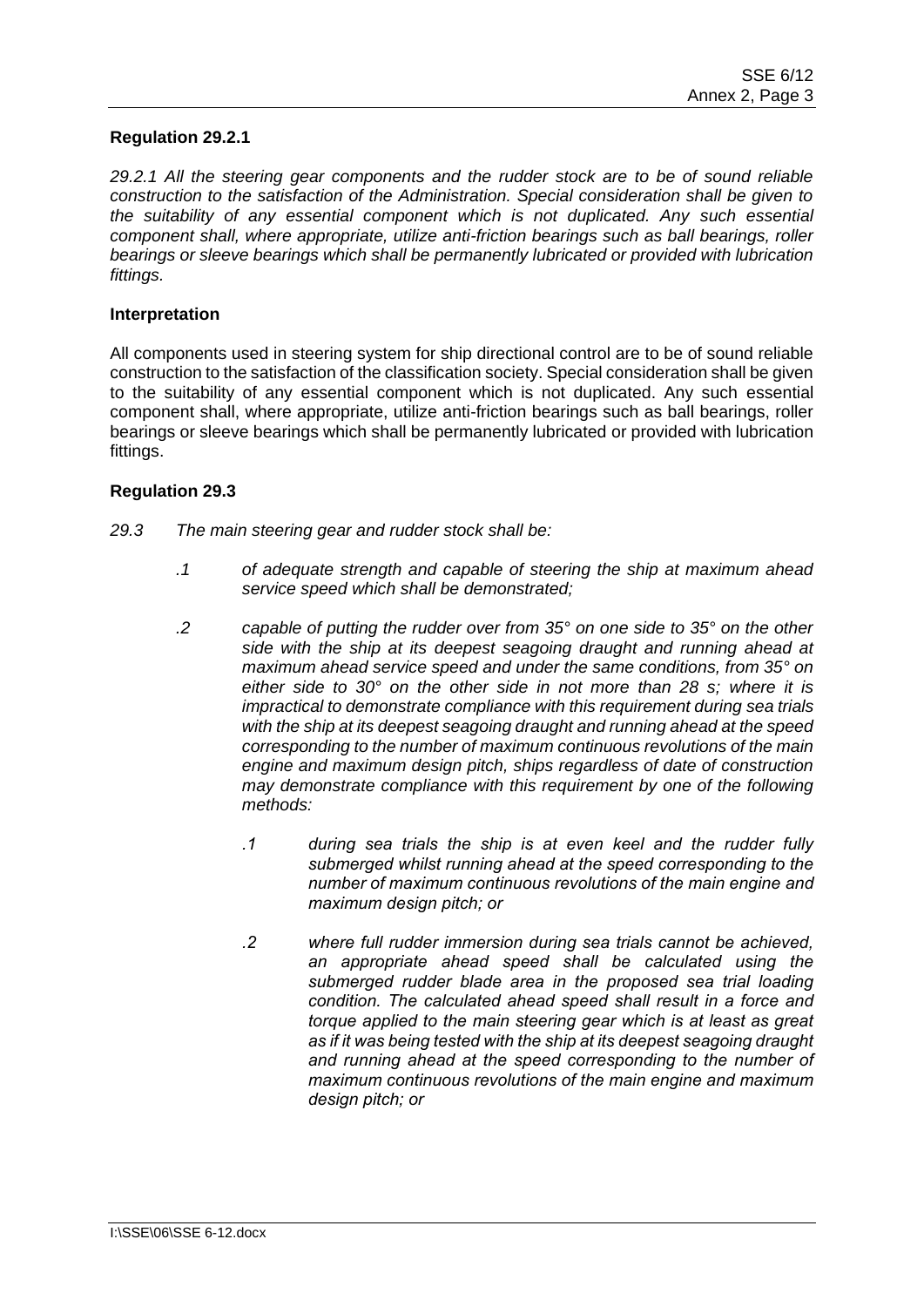- *.3 the rudder force and torque at the sea trial loading condition have been reliably predicted and extrapolated to the full load condition. The speed of the ship shall correspond to the number of maximum continuous revolutions of the main engine and maximum design pitch of the propeller;*
- *.3 operated by power where necessary to meet the requirements of paragraph 3.2 and in any case when the Administration requires a rudder stock of over 120 mm diameter in way of the tiller, excluding strengthening for navigation in ice; or*
- *.4 so designed that they will not be damaged at maximum astern speed; however, this design requirement need not be proved by trials at maximum astern speed and maximum rudder angle.*

The main steering gear shall be:

- .1 of adequate strength and capable of steering the ship at maximum ahead service speed which shall be demonstrated;
- .2 capable of changing direction of the steering-propulsion unit from one side to the other at declared steering angle limits at an average turning speed of not less than 2.3°/s with the ship running ahead at maximum ahead service speed;
- .3 for all ships, operated by power; and
- .4 so designed that they will not be damaged at maximum astern speed; this design requirement need not be proved by trials at maximum astern speed and declared steering angle limits.

Ship's manoeuvrability tests, such as according to Resolution MSC.137(76), are to be carried out with steering angles not exceeding the declared steering angle limits.

# **Regulation 29.4**

- *29.4 The auxiliary steering shall be:*
	- *.1 of adequate strength and capable of steering the ship at navigable speed and of being brought speedily into action in an emergency;*
	- *.2 capable of putting the rudder over from 15° on one side to 15° on the other side in not more than 60 s with the ship at its deepest sea-going draught and running ahead at one half of the maximum ahead service speed or 7 knots, whichever is the greater; where it is impractical to demonstrate compliance*  with this requirement during sea trials with the ship at its deepest seagoing *draught and running ahead at one half of the speed corresponding to the number of maximum continuous revolutions of the main engine and maximum design pitch or 7 knots, whichever is greater, ships regardless of date of construction, including those constructed before 1 January 2009, may demonstrate compliance with this requirement by one of the following methods:*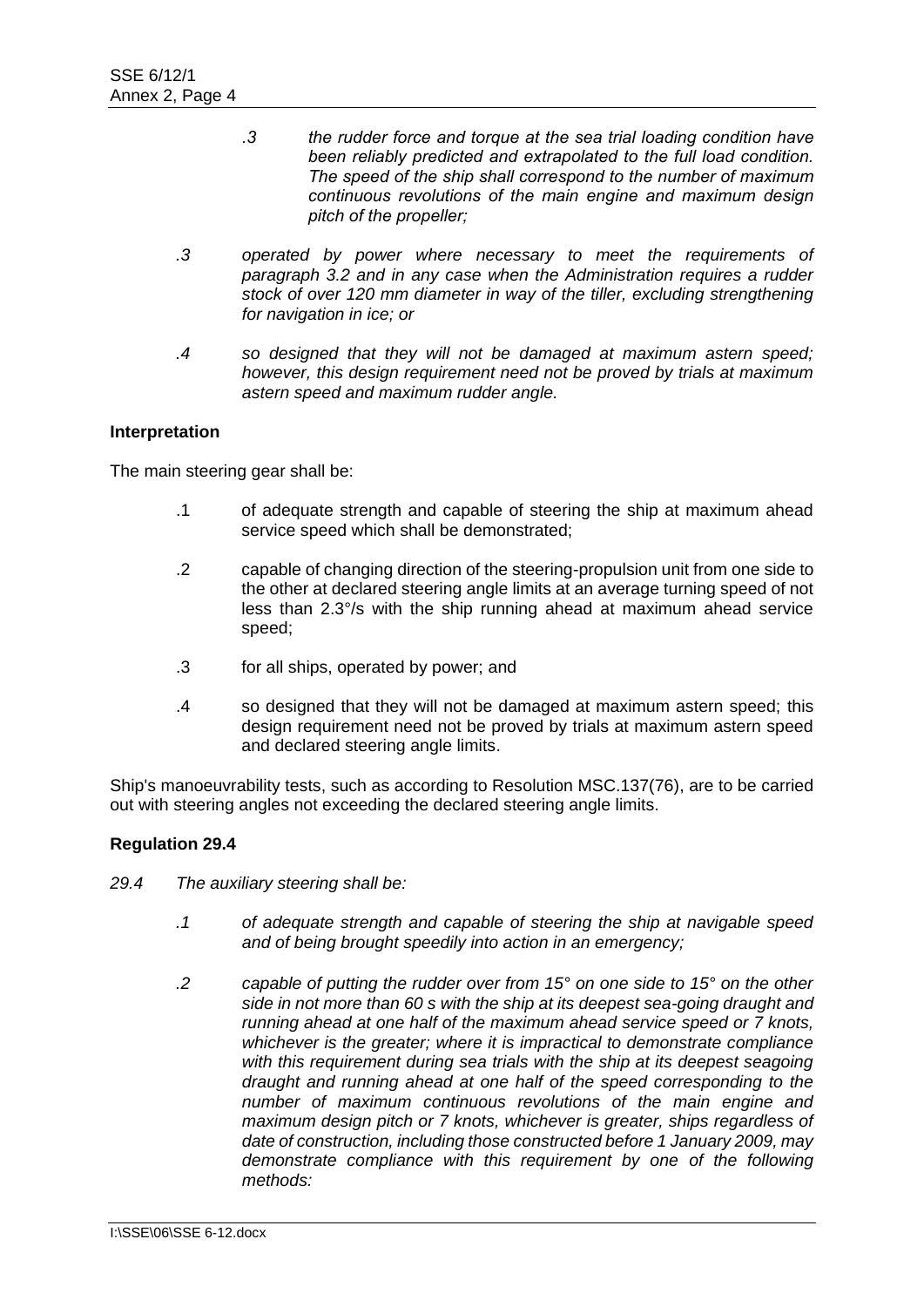- *.1 during sea trials the ship is at even keel and the rudder fully submerged whilst running ahead at one half of the speed corresponding to the number of maximum continuous revolutions of the main engine and maximum design pitch or 7 knots, whichever is greater; or*
- *.2 where full rudder immersion during sea trials cannot be achieved, an appropriate ahead speed shall be calculated using the submerged rudder blade area in the proposed sea trial loading condition. The calculated ahead speed shall result in a force and torque applied to the auxiliary steering gear which is at least as great as if it was being tested with the ship at its deepest seagoing draught and running ahead at one half of the speed corresponding to the number of maximum continuous revolutions of the main engine and maximum design pitch or 7 knots, whichever is greater; or*
- *.3 the rudder force and torque at the sea trial loading condition have been reliably predicted and extrapolated to the full load condition; and*
- *.3 operated by power where necessary to meet the requirements of paragraph 4.2 and in any case when the Administration requires a rudder stock of over 230 mm diameter in way of the tiller, excluding strengthening for navigation in ice.*

The auxiliary steering gear shall be:

- .1 of adequate strength and capable of steering the ship at navigable speed and of being brought speedily into action in an emergency;
- .2 capable of changing direction of the steering-propulsion unit from one side to the other at declared steering angle limits at an average turning speed of not less than 0.5°/s with the ship running ahead at one half of the maximum ahead service speed or 7 knots, whichever is the greater; and
- .3 for all ships, operated by power where necessary to meet the requirements of 29.4.2 and in any ship having power of more than 2,500 kW propulsion power per steering-propulsion unit.

Ship's manoeuvrability tests, such as according to Resolution MSC.137(76), are to be carried out with steering angles not exceeding the declared steering angle limits.

# **Regulation 29.6.1**

*29.6.1 Where the main steering gear comprises two or more identical power units, an auxiliary steering gear need not be fitted, provided that:*

*.1 in a passenger ship, the main steering gear is capable of operating the rudder as required by paragraph 3.2 while any one of the power units is out of operation;*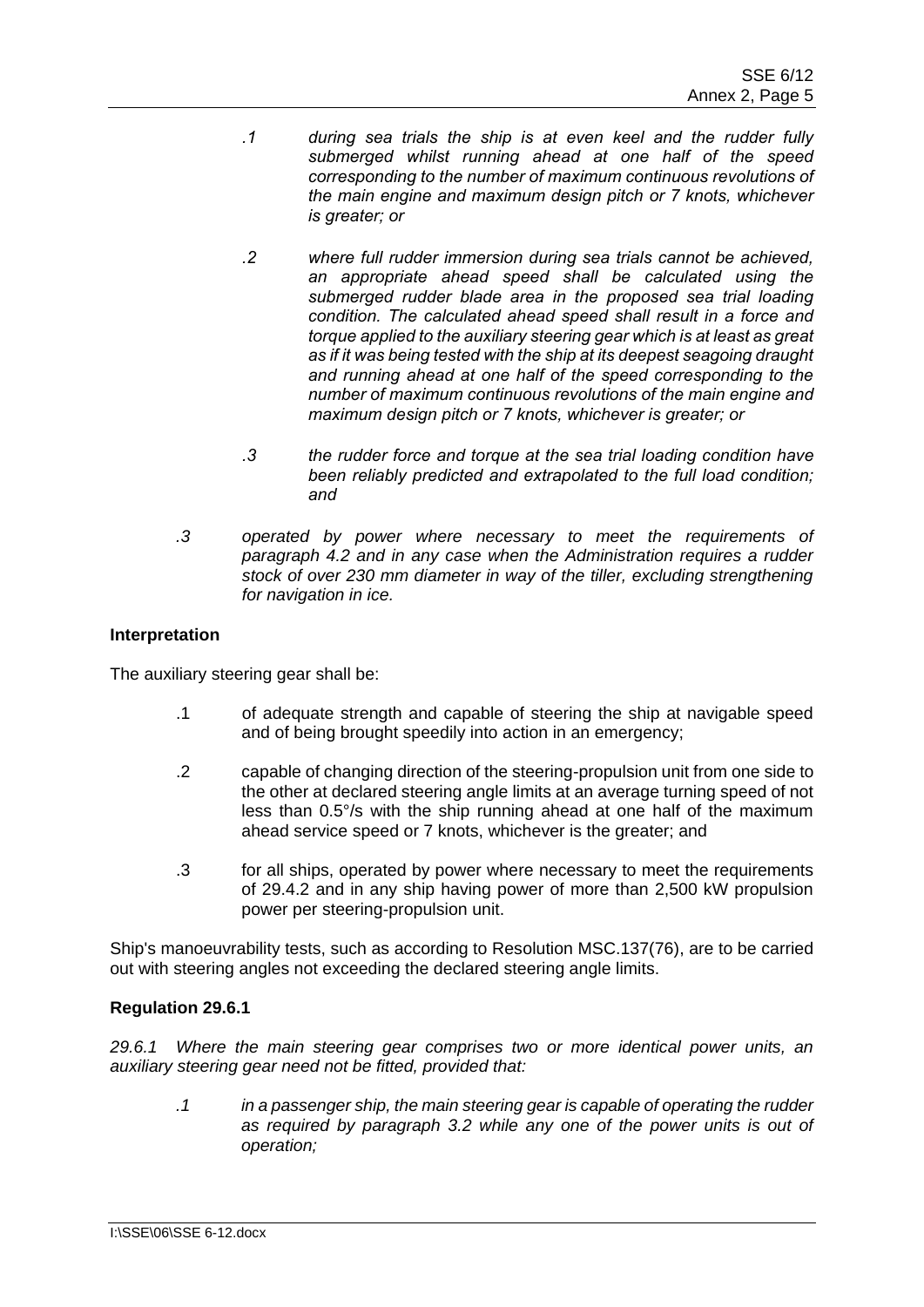- *.2 in a cargo ship, the main steering gear is capable of operating the rudder as required by paragraph 3.2 while operating with all power units;*
- *.3 the main steering gear is arranged so that after a single failure in its piping system or in one of the power units the defect can be isolated so that steering capability can be maintained or speedily regained.*

For a ship fitted with a single steering-propulsion unit where the main steering gear comprises two or more identical power units and two or more identical steering actuators, an auxiliary steering gear need not be fitted provided that the steering gear:

- .1 in a passenger ship, is capable of satisfying the requirements in Interpretation to Regulation 29.3 while any one of the power units is out of operation;
- .2 in a cargo ship, is capable of satisfying the requirements in Interpretation to Regulation 29.3 while operating with all power units;
- .3 is arranged so that after a single failure in its piping system or in one of the power units, steering capability can be maintained or speedily regained.

For a ship fitted with multiple steering-propulsion unit, where each main steering system comprises two or more identical steering actuating systems, an auxiliary steering gear need not be fitted provided that each steering gear:

- .1 in a passenger ship, is capable of satisfying the requirements in Interpretation to Regulation 29.3 while any one of the steering gear steering actuating systems is out of operation;
- .2 in a cargo ship, is capable of satisfying the requirements in Interpretation to Regulation 29.3 while operating with all steering gear steering actuating systems;
- .3 is arranged so that after a single failure in its piping or in one of the steering actuating systems, steering capability can be maintained or speedily regained:
- .4 The above capacity requirements apply regardless whether the steering systems are arranged with common or dedicated power units.

#### **Regulation 29.14**

*29.14 Where the rudder stock is required to be over 230 mm diameter in way of the tiller, excluding strengthening for navigation in ice, an alternative power supply, sufficient at least to supply the steering gear power unit which complies with the requirements of paragraph 4.2 and also its associated control system and the rudder angle indicator, shall be provided automatically, within 45 s, either from the emergency source of electrical power or from an independent source of power located in the steering gear compartment. This independent source of power shall be used only for this purpose. In every ship of 10,000 gross tonnage and upwards, the alternative power supply shall have a capacity for at least 30 min of continuous operation and in any other ship for at least 10 min.*